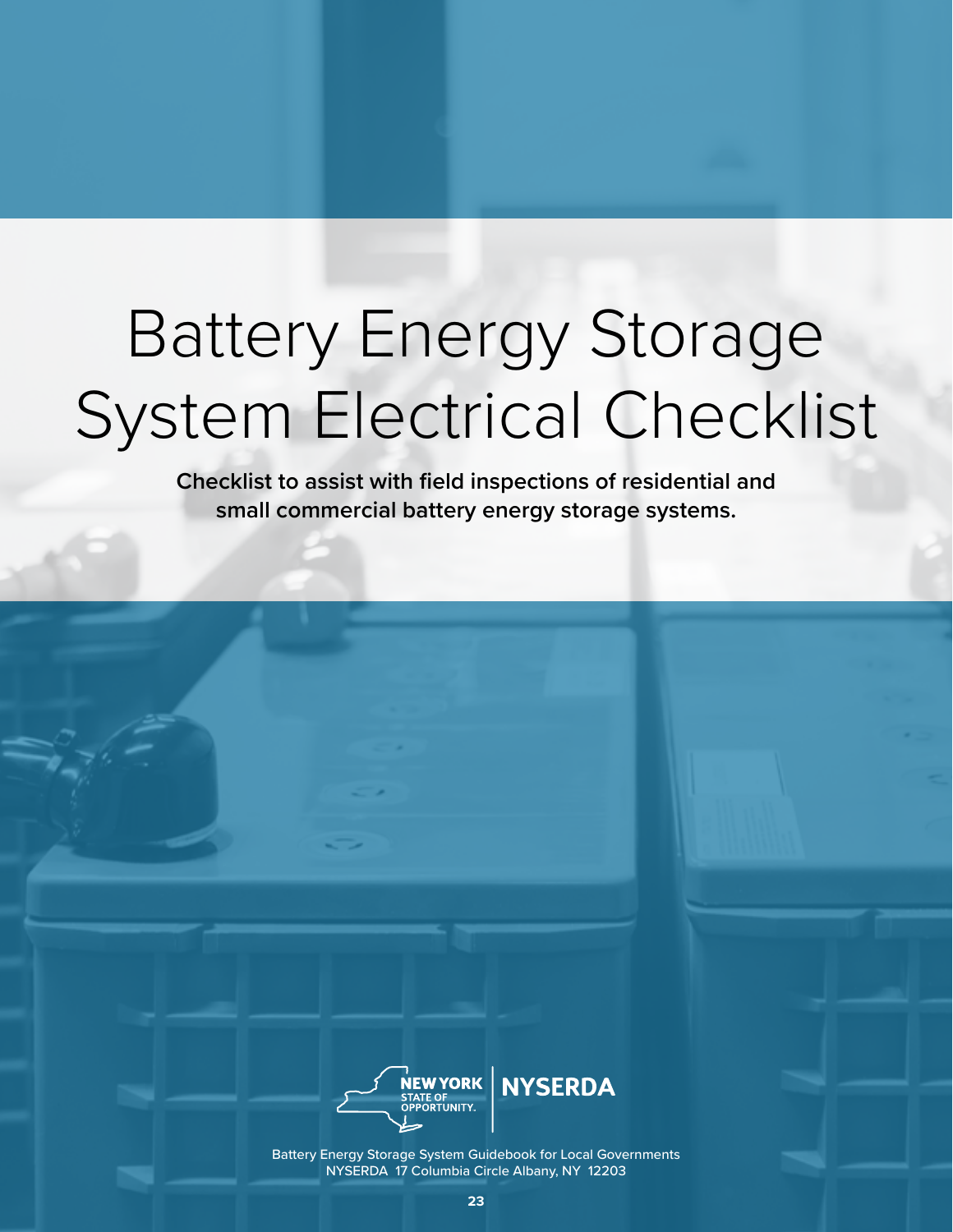# Section Contents

**1. Electrical Checklist . 25**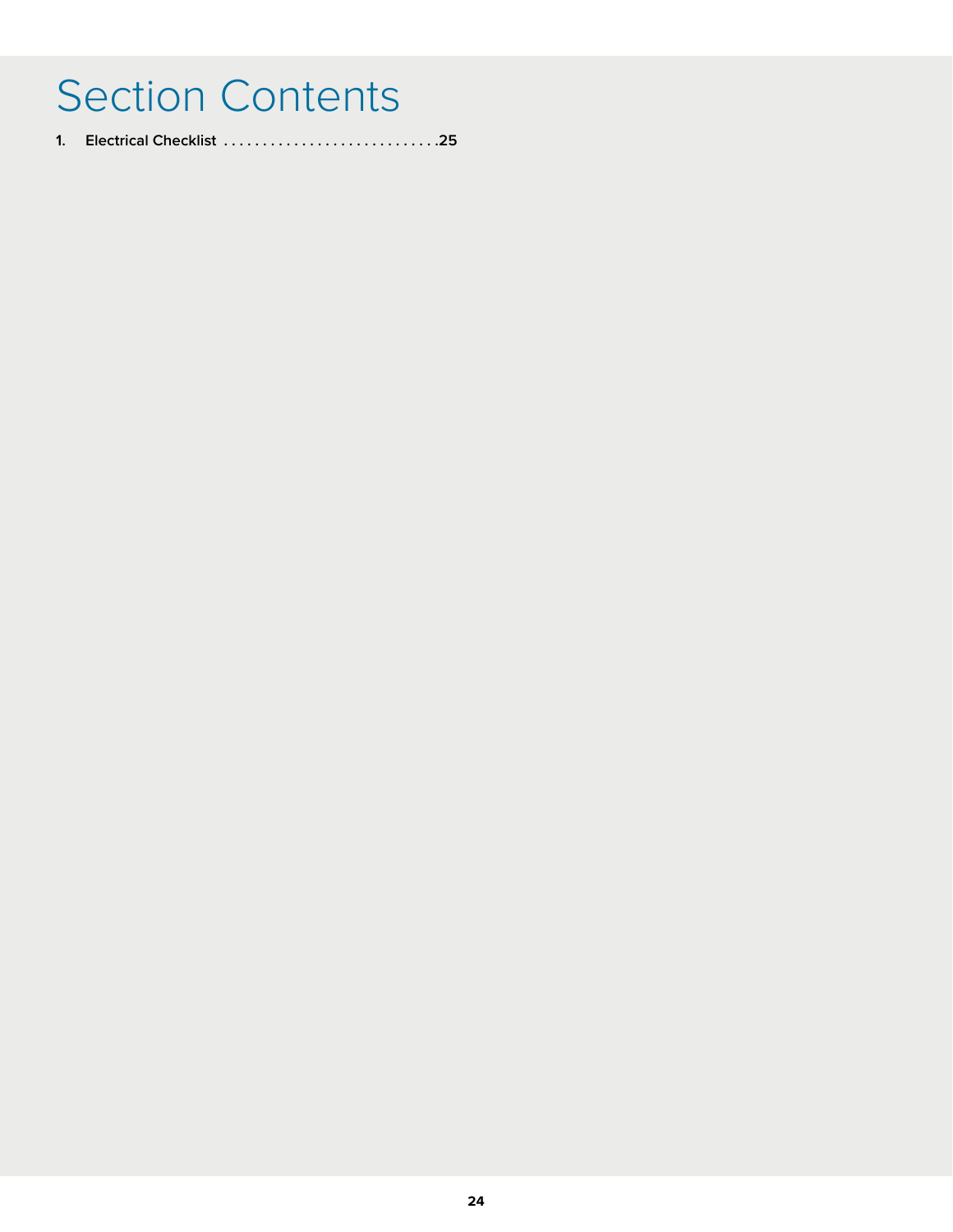# Overview

The Electrical Checklist is intended to be utilized as a guideline for field inspections of residential and small commercial battery energy storage systems. It can be used directly by local code enforcement officers or provided to a third-party inspection agency, where applicable.

The Battery Energy Storage System Electrical Checklist is based on the 14th Edition of the National Electric Code (NEC), which is anticipated to be adopted by New York State in 2020. NYSERDA will continue to update the Guidebook as these codes and standards evolve.

**The workable version of this document can be found at [nyserda.ny.gov/Energy-Storage-Guidebook,](http://nyserda.ny.gov/Energy-Storage-Guidebook) Battery Energy Storage System Electrical Checklist tab.**

# 1. Electrical Checklist

Applicable Codes: NEC 2017, [add any additional local codes required]

The information provided in this document is general and intended as a guide only. Each project is unique and additional requirements may be enforced as deemed appropriate.

#### **Project Information**

| Permit Number      |  |
|--------------------|--|
| Primary Contractor |  |
| I Project Address  |  |
| Date               |  |

#### **Pre-Inspection**

| De-energize electrical panels prior to removing the dead-front. All equipment shall be open and ready for inspection   |
|------------------------------------------------------------------------------------------------------------------------|
| The approved plans, permit, and installation instructions shall be on site at time of inspection                       |
| Major changes, including revisions, to the installation shall be submitted to the AHJ for review and approval prior to |
| inspection                                                                                                             |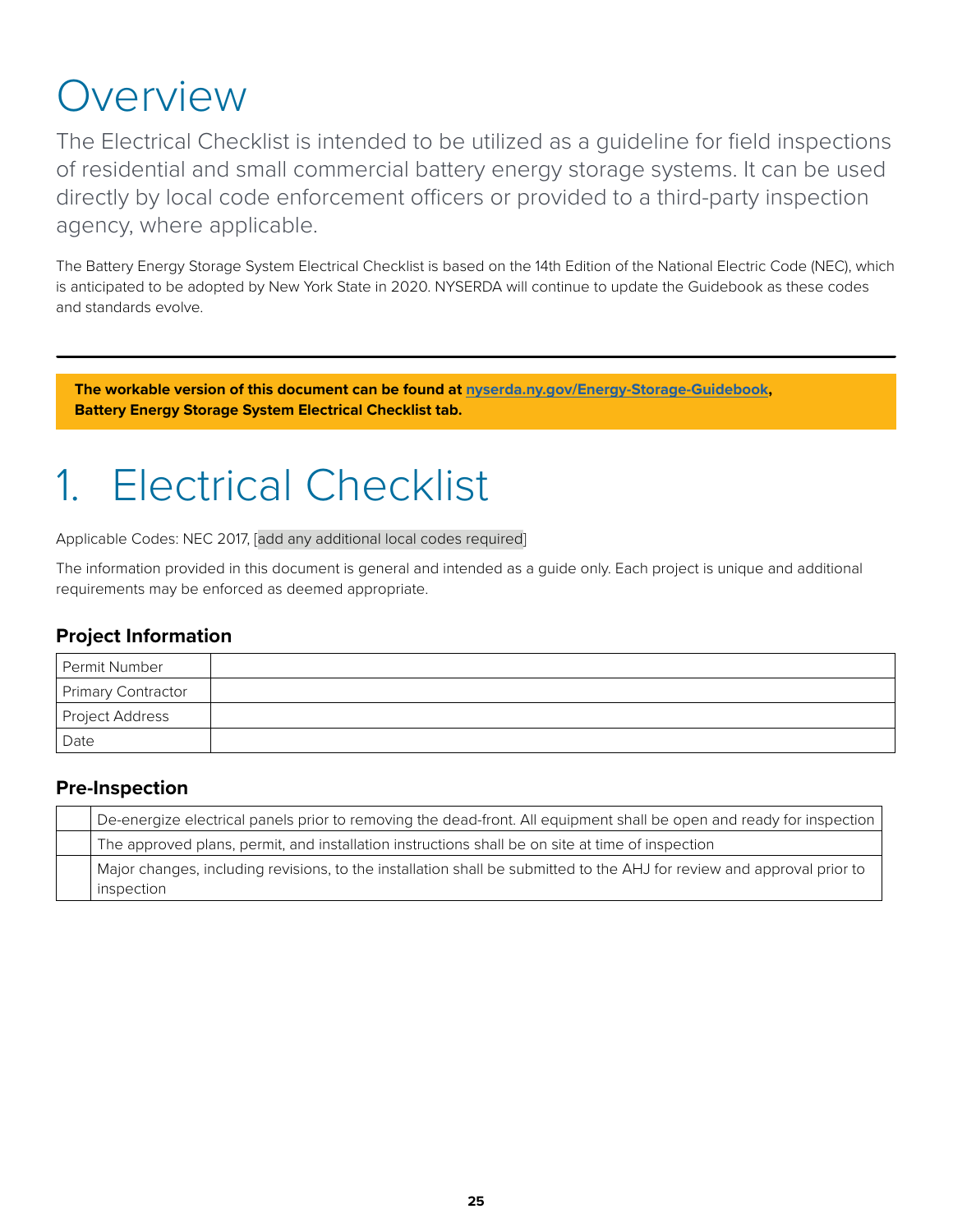# **Inspection**

**General**

| Exact match of component product number and rating with plan                                                                                                                                                                      |
|-----------------------------------------------------------------------------------------------------------------------------------------------------------------------------------------------------------------------------------|
| All equipment shall bear the appropriate listing mark of a Nationally Recognized Testing Laboratory where such<br>marking is required as part of the listing, and installed in accordance with its listing (NEC Article 110.3(B)) |
| Battery energy storage system includes a manual (system description, operating and safety instructions, maintenance<br>requirements, safe battery handling requirements/recommendations)                                          |
| A personnel door(s) intended for entrance to and egress from rooms designed as BESS rooms shall open in the<br>direction of egress and shall be equipped with listed panic hardware, (NEC 706.10(D))                              |
| Provide sufficient working spaces and clearances for batteries. Working space shall be measured from the edge of<br>the battery cabinet, racks, or trays, (NEC 480.9, 110.26)                                                     |
| Spaces about the ESS shall comply with NEC 110.26. Working space shall be measured from the edge of the ESS<br>modules, battery cabinets, racks, or trays, (NEC 706.10(C))                                                        |
| • For battery racks, there shall be a minimum clearance of 1 inch between a cell container and any wall or structure on<br>the side not requiring access for maintenance.                                                         |
| • ESS modules, battery cabinets, racks, or trays shall be permitted to contact adjacent walls or structures, provided<br>that the battery shelf has a free air space for not less than 90% of its length.                         |
| • Pre-engineered and self-contained ESSs shall be permitted to have working space between components within the<br>system in accordance with the manufacturer's recommendations and listing of the system.                        |

### **Equipment**

| Flexible Battery DC conductors are listed as hard service use and/or moisture resistant, (NEC 690.74, 706.32)                                                                                                           |
|-------------------------------------------------------------------------------------------------------------------------------------------------------------------------------------------------------------------------|
| Fine stranded flexible cables (if used) terminated in accordance with NEC 110.14, (NEC 110.14, 690.74, 706.32)                                                                                                          |
| Ungrounded conductor is not marked using white, grey, or white striped conductors to avoid confusion with<br>grounded conductor markings, (NEC 200.7)                                                                   |
| Electrochemically dissimilar metals are not in direct physical contact, (NEC 110.14)                                                                                                                                    |
| All connections shall be secure, (NEC 110.14, 706.31)                                                                                                                                                                   |
| All metallic raceways and equipment shall be bonded and electrically continuous, (NEC 110.3(B), 250.8)                                                                                                                  |
| Unused opening shall be close with protection equivalent to the wall of enclosure, (NEC 110.3(B), 408.7)                                                                                                                |
| The selected wiring methods are appropriate for the location and installed in accordance with their intended use,<br>(NEC 310, 706)                                                                                     |
| All live parts of batteries must be quarded regardless of voltage or battery type, (NEC 706.10(B))                                                                                                                      |
| Batteries' live parts shall be guarded in accordance with (NEC 110.27, 480.10(B))                                                                                                                                       |
| Verify that the attachment of the battery storage unit to the wall or floor is per the approved plans. If the wall or floor<br>construction differs from the approved plans, a revision is required prior to inspection |

# **Grounding**

| Any conductive battery racks, cases or trays must be connected to an equipment grounding conductor. (NEC 250.110)                                                                                                                                                                              |
|------------------------------------------------------------------------------------------------------------------------------------------------------------------------------------------------------------------------------------------------------------------------------------------------|
| Equipment grounding conductor is properly identified as either bare, green, or green with continuous yellow stripe(s),<br>(NEC 250.119)                                                                                                                                                        |
| If there is no existing AC grounding electrode, the ESS contractor shall install (2) ground rods at the main electrical<br>service. If there Is only (1) ground rod, a second one shall be installed. Ground rods shall be a minimum of 6' apart,<br>(NEC Exhibit 250.25, Article 250.53, 706) |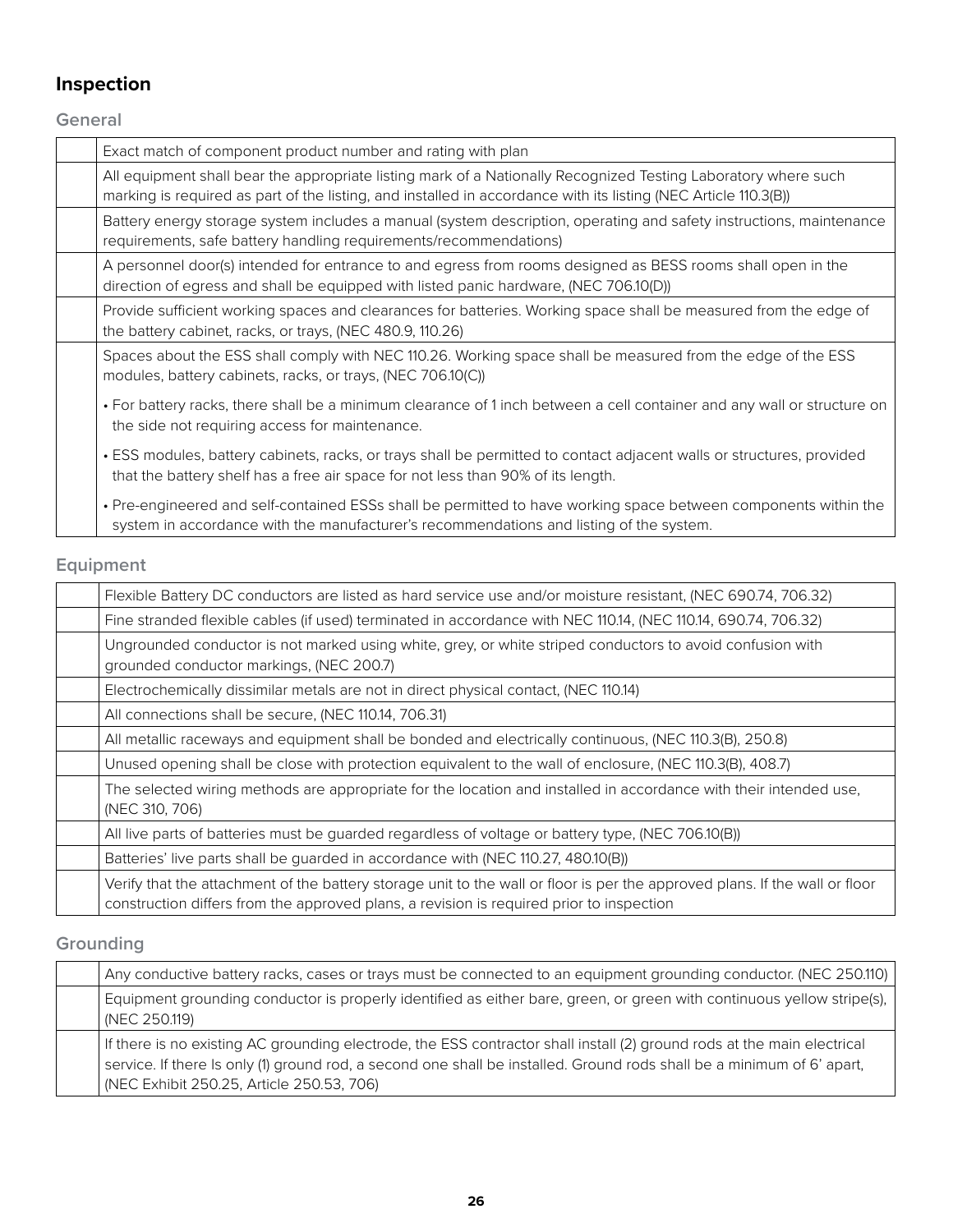#### **Main Electric Service**

Circuit breakers shall be of the same manufacturer as the main service panel, (NEC 110.3)

#### **Ventilation**

| Provide adequate ventilation for batteries per manufacturer's requirements. (NEC 706.10(A))                                               |
|-------------------------------------------------------------------------------------------------------------------------------------------|
| Batteries/enclosures contain ventilation equipment to prevent excessive accumulation of gas pressure and/or gas<br>ignition, (NEC 706.10) |

### **Connections and Terminations**

| Cell terminations have measures taken to prevent corrosion                                                                                                                                                                          |
|-------------------------------------------------------------------------------------------------------------------------------------------------------------------------------------------------------------------------------------|
| Electrical connections do not put mechanical strain on battery terminals, (NEC 706.31, 110.14(A))                                                                                                                                   |
| Overcurrent protection of ungrounded conductors shall have overcurrent protection device(s) located as close as<br>practicable to the battery terminals in an unclassified location, (NEC 480.5, 706.7)                             |
| Battery circuit and equipment shall be protected by overcurrent protective devices as close as practicable to the<br>storage battery terminals in accordance with the requirements of NEC Article 240, (NEC 240.21(H), 705.65(A))   |
| Unless the short-circuit currents from all sources do not exceed the ampacity of the conductors, storage battery<br>inverters shall be protected by overcurrent protective devices from all other sources, (NEC 705.65(A))          |
| A listed current-limiting overcurrent protective device shall be installed adjacent to the ESS for each dc output circuit,<br>(NEC 706.21(C))                                                                                       |
| In an ac-coupled system, the plug-in type circuit breaker connected to the output of the storage battery or multimode<br>inverter is required to be secured, (NEC 408.36(D), 710.15(E))                                             |
| Storage battery, multimode, and utility-interactive inverter output circuit breakers that are marked "Line" and "Load"<br>are not permitted to be back-fed, (NEC 710.15(E), 110.3(B), 705.12(B)(4))                                 |
| Single 120-volt inverter in ac coupled systems should not supply back-up loads containing multiwire branch circuit or<br>any 240 volt outlets. Such action can overload the common neutral in such a wiring method, (NEC 710.15(C)) |

### **Monitoring and Charge Control**

| Charge controllers shall be compatible with the battery or ESS manufacturer's electrical ratings and charging<br>specifications, (NEC110.3(B))                                                                                                                                   |
|----------------------------------------------------------------------------------------------------------------------------------------------------------------------------------------------------------------------------------------------------------------------------------|
| Charge controller is properly installed to prevent overcharging or damaging batteries, (NEC 690.72, 706.23)                                                                                                                                                                      |
| Diversionary charge controllers with utility-interactive and multimode inverters shall have a second independent<br>controller to prevent battery overcharge in the event the diversion loads are unavailable or the diversion charge<br>controller fails, (NEC 706.23(B)(3)(b)) |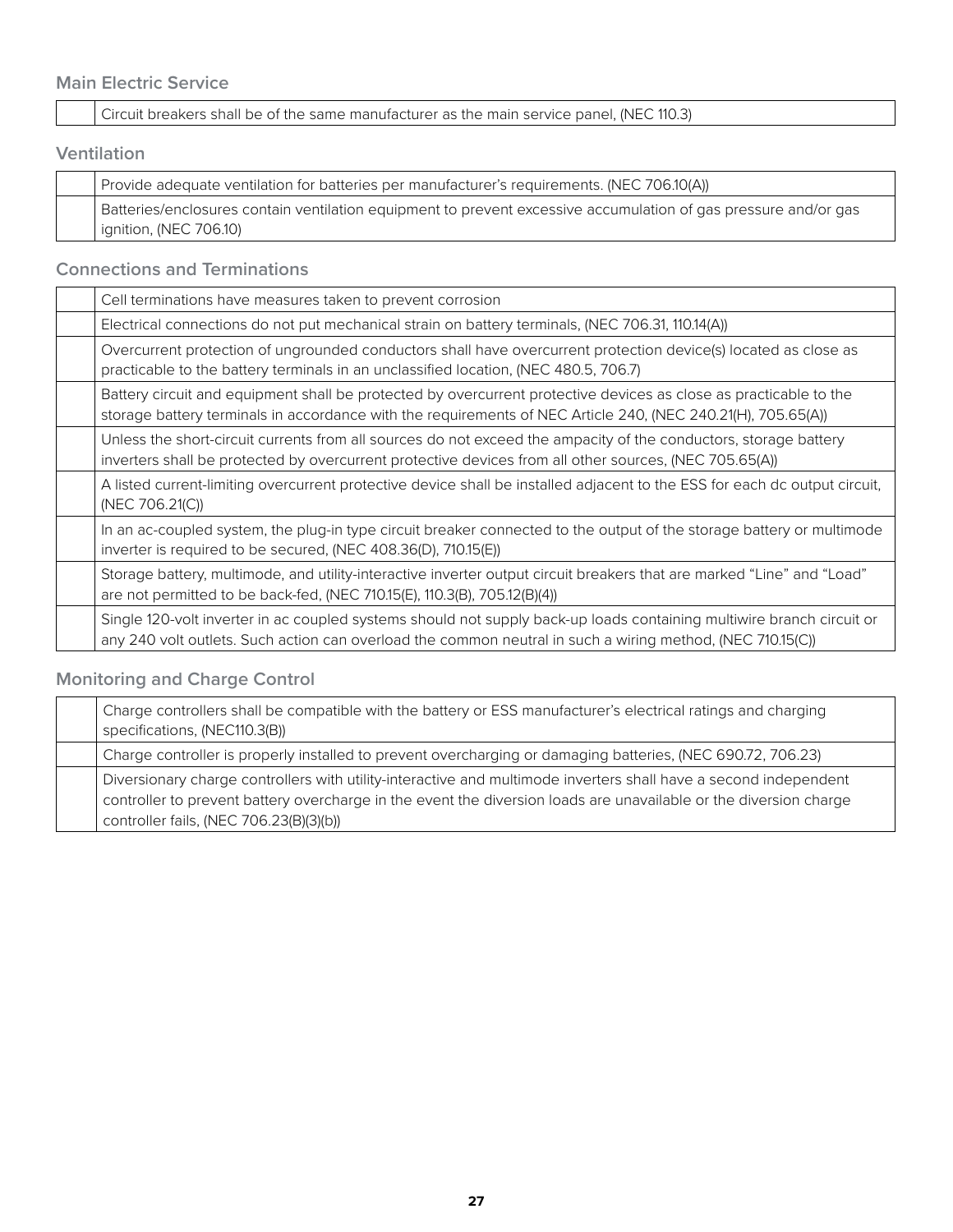#### **Disconnecting Means**

| A disconnecting means is provided for all ungrounded conductors derived from a dc stationary battery system with a<br>voltage of over 60 volts dc, (NEC 480.7)                                                                                                                                                                                                                                                                                                                                      |
|-----------------------------------------------------------------------------------------------------------------------------------------------------------------------------------------------------------------------------------------------------------------------------------------------------------------------------------------------------------------------------------------------------------------------------------------------------------------------------------------------------|
| A disconnecting means shall be provided for all ungrounded conductors derived from an ESS. A disconnecting<br>means shall be readily accessible and located within sight of the ESS, (NEC 706.7(A))                                                                                                                                                                                                                                                                                                 |
| Battery circuits subject to field servicing where exceeding 240 volts nominal between conductors or to ground,<br>shall have provisions to disconnect the series-connected strings into segments not exceeding 240 volts nominal for<br>maintenance by qualified persons. Non-load-break bolted, or plug-in disconnects shall be permitted, (NEC 706.30(B))                                                                                                                                         |
| ESS exceeding 100 volts between conductors or to ground shall have a disconnecting means, accessible only to<br>qualified persons, that disconnects ungrounded and grounded circuit conductor(s) in the electrical storage system for<br>maintenance. This disconnecting means shall not disconnect the grounded circuit conductor(s) for the remainder of<br>any other electrical system. A non-load-break-rated switch shall be permitted to be used as a disconnecting means,<br>(NEC 706.30(C)) |
| Where battery energy storage system input and output terminals are more than 5ft from the connected equipment, or<br>where these terminals pass through a wall or partition must comply with all of NEC 706.7(E))                                                                                                                                                                                                                                                                                   |
| (1) A disconnecting means shall be provided at the energy storage system end of the circuit. Fused disconnecting<br>means or circuit breakers shall be permitted to be used.                                                                                                                                                                                                                                                                                                                        |
| (2) A second disconnecting means located at the connected equipment shall be installed where the disconnecting<br>means required by 706.7(E)(1) is not within sight of the connected equipment.                                                                                                                                                                                                                                                                                                     |
| (3) Where fused disconnecting means are used, the line terminals of the disconnecting means shall be connected<br>toward the energy storage system terminals.                                                                                                                                                                                                                                                                                                                                       |
| (4) Disconnecting means shall be permitted to be installed in energy storage system enclosures where explosive<br>atmospheres can exist if listed for hazardous locations.                                                                                                                                                                                                                                                                                                                          |
| (5) Where the disconnecting means in (1) is not within sight of the disconnecting means in (2), placards or directories<br>shall be installed at the locations of all disconnecting means indicating the location of all other disconnecting<br>means. (NEC 706.7(E))                                                                                                                                                                                                                               |
| Where a disconnecting means, located in accordance with NEC 480.7(A) (out of sight of the battery storage system),<br>is provided with remote controls to activate the disconnecting means and the controls for the disconnecting means<br>are not located within sight of the stationary battery system, the disconnecting means shall be capable of being<br>locked in the open position, (NEC 480.7(B))                                                                                          |
| The equipment grounding lug shall be as specified by the manufacturer, (NEC 110.3(B))                                                                                                                                                                                                                                                                                                                                                                                                               |
| Remove any insulating finish, such as paint, under the equipment grounding lug prior to installation (NEC 250.8,<br>250.12)                                                                                                                                                                                                                                                                                                                                                                         |
| Maximum height requirements for disconnects applies to integrated disconnect (e.g., Tesla PowerWalls or similar<br>applications)                                                                                                                                                                                                                                                                                                                                                                    |
|                                                                                                                                                                                                                                                                                                                                                                                                                                                                                                     |

**Interconnection**

The interconnection methods comply with NEC Article 705.12 (if connected to other energy sources)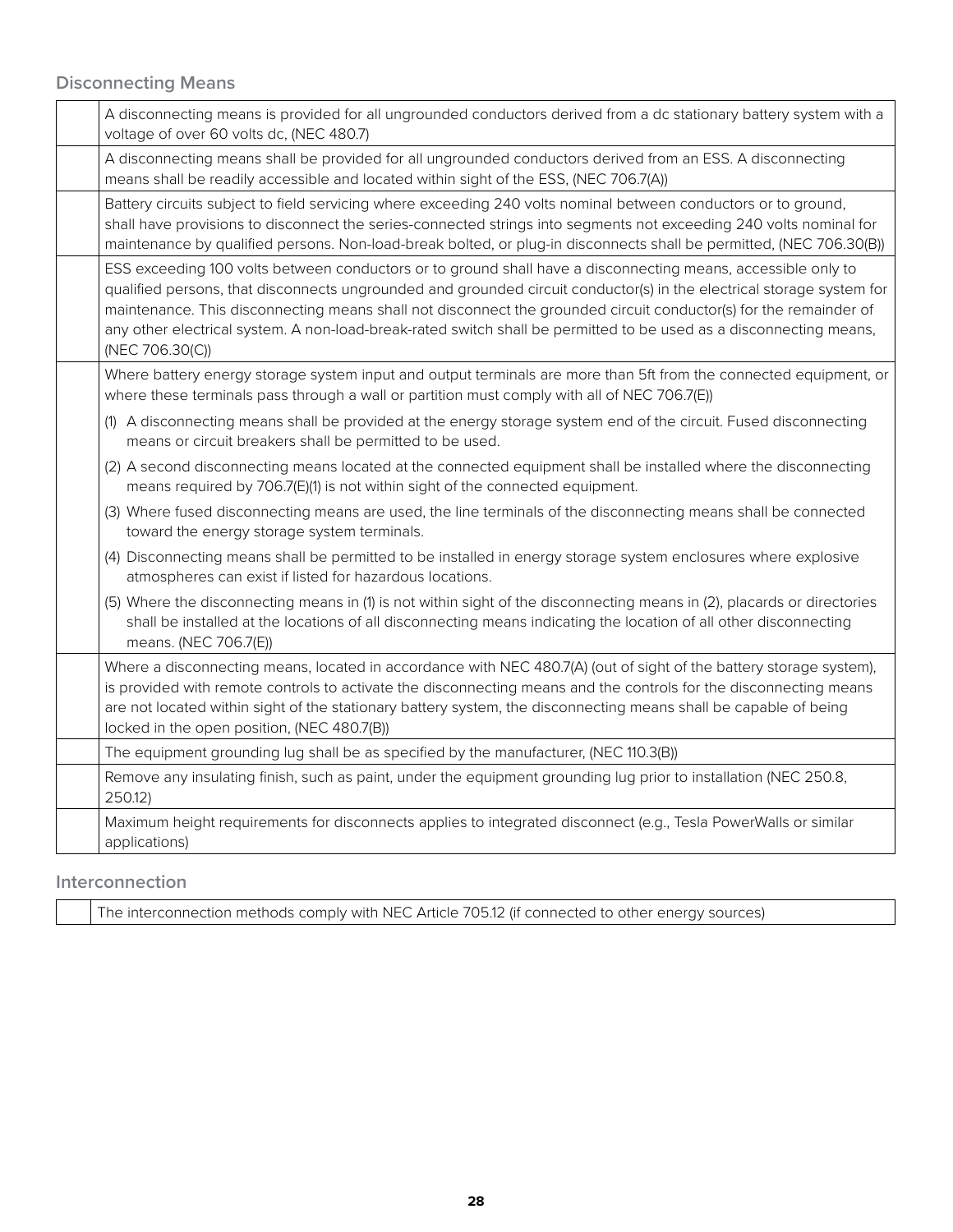### **Signage**

| The signage shall be in compliance with ANSI Z535 and shall include the following information                                                                                                                                                                                                                                                                                                                                                                                                                                                                                                                                                                 |
|---------------------------------------------------------------------------------------------------------------------------------------------------------------------------------------------------------------------------------------------------------------------------------------------------------------------------------------------------------------------------------------------------------------------------------------------------------------------------------------------------------------------------------------------------------------------------------------------------------------------------------------------------------------|
| 1. Labeled "Energy Storage Systems" with symbol of lightning bolt in a triangle                                                                                                                                                                                                                                                                                                                                                                                                                                                                                                                                                                               |
| 2. Type of technology associated with the ESS                                                                                                                                                                                                                                                                                                                                                                                                                                                                                                                                                                                                                 |
| 3. Special hazards associated                                                                                                                                                                                                                                                                                                                                                                                                                                                                                                                                                                                                                                 |
| 4. Type of suppression system installed in the area of the ESS                                                                                                                                                                                                                                                                                                                                                                                                                                                                                                                                                                                                |
| 5. Emergency contact information                                                                                                                                                                                                                                                                                                                                                                                                                                                                                                                                                                                                                              |
| A permanent plaque or directory denoting the location of all electric power source disconnecting means on or in the                                                                                                                                                                                                                                                                                                                                                                                                                                                                                                                                           |
| premises shall be installed at each service equipment location and at the location(s) of the system disconnect(s) for all<br>electric power production sources capable of being interconnected. The marking shall comply with NEC 110.21(B) (NEC<br>706.11)                                                                                                                                                                                                                                                                                                                                                                                                   |
| Equipment containing overcurrent devices in circuits supplying power to a busbar or conductors supplied from<br>multiple sources shall be marked to indicate the presence of all sources. (NEC 705.12(B)(3))                                                                                                                                                                                                                                                                                                                                                                                                                                                  |
| PV system output circuit conductors shall be marked to indicate the polarity where connected to battery energy<br>storage systems. (NEC 690.55)                                                                                                                                                                                                                                                                                                                                                                                                                                                                                                               |
| DC system conductors of 4 AWG or larger shall be identified using colored marking tape, (NEC 210.5(C)(2))                                                                                                                                                                                                                                                                                                                                                                                                                                                                                                                                                     |
| Where controls to activate the disconnecting means of a battery are not located within sight of a stationary battery<br>system, the location of the controls shall be field marked on the disconnecting means. (NEC 480.7(B))                                                                                                                                                                                                                                                                                                                                                                                                                                 |
| Where controls to activate the disconnecting means of an ESS are not located within sight of the system, the<br>disconnecting means shall be capable of being locked in the open position, in accordance with 110.25, and the<br>location of the controls shall be field marked on the disconnecting means. (NEC 706.7(B))                                                                                                                                                                                                                                                                                                                                    |
| Where the sum of the ampere ratings of all overcurrent devices on panelboards, both load and supply devices,<br>excluding the rating of the overcurrent device protecting the busbar, shall not exceed the ampacity of the busbar. The<br>rating of the overcurrent device protecting the busbar shall not exceed the rating of the busbar. Permanent warning<br>labels shall be applied to distribution equipment displaying the following or equivalent wording: (NEC 705.12(B)(2)(3)(c)):                                                                                                                                                                  |
| <b>WARNING:</b>                                                                                                                                                                                                                                                                                                                                                                                                                                                                                                                                                                                                                                               |
| THIS EQUIPMENT FED BY MULTIPLE SOURCES.                                                                                                                                                                                                                                                                                                                                                                                                                                                                                                                                                                                                                       |
| TOTAL RATING OF ALL OVERCURRENT DEVICES,<br>EXCLUDING MAIN SUPPLY OVERCURRENT DEVICE,                                                                                                                                                                                                                                                                                                                                                                                                                                                                                                                                                                         |
| SHALL NOT EXCEED AMPACITY OF BUSBAR                                                                                                                                                                                                                                                                                                                                                                                                                                                                                                                                                                                                                           |
| Where two sources, one a primary power source and the other another power source, are located at opposite ends<br>of a busbar that contains loads, the sum of 125 percent of the power source(s) output circuit current and the rating of<br>the overcurrent device protecting the busbar shall not exceed 120 percent of the ampacity of the busbar. The busbar<br>shall be sized for the loads connected in accordance with Article 220. A permanent warning label shall be applied<br>to the distribution equipment adjacent to the back-fed breaker from the power source that displays the following or<br>equivalent wording: (NEC 705.12(B)(2)(3)(b)): |
| <b>WARNING:</b>                                                                                                                                                                                                                                                                                                                                                                                                                                                                                                                                                                                                                                               |
| <b>INVERTER OUTPUT CONNECTION;</b><br>DO NOT RELOCATE THIS OVERCURRENT DEVICE.                                                                                                                                                                                                                                                                                                                                                                                                                                                                                                                                                                                |
| All battery and battery management equipment and associated switchgear are marked and labeled according to<br>all applicable codes including arc flash incident calculations for the safety of operation and maintenance personnel<br>required by the National Electrical Code and OSHA: (NEC 110.16)                                                                                                                                                                                                                                                                                                                                                         |
| If a battery dc disconnecting means is not provided at the batteries, the disconnecting means shall be legibly marked<br>in the field. The marking shall be of sufficient durability to withstand the environment involved and shall include the<br>following (NEC 480.7(D)):                                                                                                                                                                                                                                                                                                                                                                                 |
| • Nominal battery voltage<br>• Maximum available short-circuit current derived from the stationary battery system<br>• Date the calculation was performed for the value above<br>• The battery disconnecting means shall be marked in accordance with 110.16                                                                                                                                                                                                                                                                                                                                                                                                  |